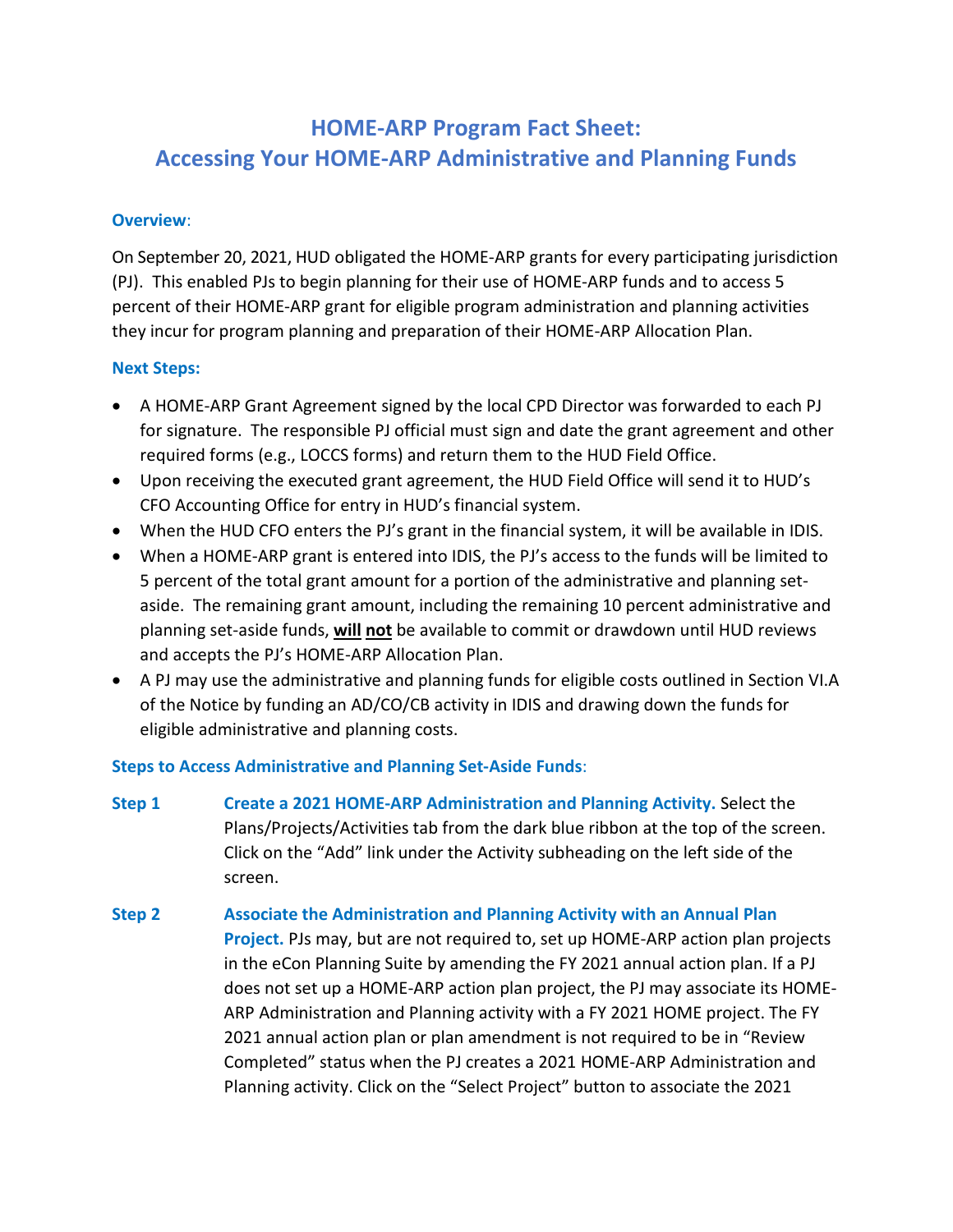HOME-ARP Administration and Planning activity with an action plan project either the newly created HOME-ARP action plan project or your regular FY 2021 HOME Administration and Planning project.

**Step 3** Name the Activity. Enter the name of your activity in the "Activity Name" field.

**Step 4 Select an Activity Category.** Be sure the HOME-ARP checkbox is selected. Then expand the Activity Category drop down menu next to HOME and select "AD/CO/CB." Save the activity.

| *Activity Owner:<br><b>Grantee/PJ Activity ID:</b><br>NEW YORK ~<br>*IDIS Project ID/Project Title (Program Year): |                                                                                                                                                                                                           |           |                      |                            |                                    |  |  |  |  |  |
|--------------------------------------------------------------------------------------------------------------------|-----------------------------------------------------------------------------------------------------------------------------------------------------------------------------------------------------------|-----------|----------------------|----------------------------|------------------------------------|--|--|--|--|--|
| <b>Change Project</b><br>*Activity Name:                                                                           | 24/HOME Administration (2021)<br>2021 HOME ARP Administration                                                                                                                                             |           |                      |                            |                                    |  |  |  |  |  |
|                                                                                                                    |                                                                                                                                                                                                           |           |                      |                            |                                    |  |  |  |  |  |
| Program                                                                                                            | *Activity Category                                                                                                                                                                                        |           | <b>Ready to Fund</b> | <b>Setup Detail</b>        |                                    |  |  |  |  |  |
| <b>CDBG</b>                                                                                                        | • Is this activity to prevent, prepare for, and respond to coronavirus?*<br>$\bigcirc$ No $\bigcirc$ Yes<br>• Will this activity use Section 108 loan? No<br>Change answer<br><b>None</b><br>$\checkmark$ |           | <b>No</b>            | <b>Add CDBG</b>            |                                    |  |  |  |  |  |
| <b>ESG</b>                                                                                                         | <b>None</b><br>$\checkmark$                                                                                                                                                                               |           | <b>No</b>            | <b>Add ESG</b>             |                                    |  |  |  |  |  |
| <b>HOME</b>                                                                                                        | HOME-ARP<br>AD/CO/CB<br>$\checkmark$                                                                                                                                                                      |           | <b>No</b>            | Add HOME                   |                                    |  |  |  |  |  |
| <b>HOPWA</b>                                                                                                       | <b>None</b>                                                                                                                                                                                               |           | <b>No</b>            | Add HOPWA                  |                                    |  |  |  |  |  |
| <b>HPRP</b>                                                                                                        | <b>None</b><br>$\checkmark$                                                                                                                                                                               |           | <b>No</b>            | <b>Add HPRP</b>            |                                    |  |  |  |  |  |
| <b>HESG</b>                                                                                                        | None<br>$\check{~}$                                                                                                                                                                                       | <b>No</b> | <b>No</b>            |                            | Add HESG                           |  |  |  |  |  |
| <b>HOPWA-C</b>                                                                                                     | <b>None</b><br>$\checkmark$                                                                                                                                                                               | <b>No</b> | <b>No</b>            |                            | Add HOPWA-C<br>Add HOPWA-C Accomp. |  |  |  |  |  |
| <b>HTF</b>                                                                                                         | None<br>$\check{~}$                                                                                                                                                                                       | <b>No</b> | <b>No</b>            | Add HTF Accomp.<br>Add HTF |                                    |  |  |  |  |  |
| <b>Activity Funding</b>                                                                                            |                                                                                                                                                                                                           |           |                      |                            |                                    |  |  |  |  |  |

**Step 5** Fund the Activity. Once the activity has successfully been saved, the screen will refresh, and an "Activity Funding" button will appear at the bottom of the Program table. Click on the "Activity Funding" button to get to the Edit Activity Funding screen.

> Fund the activity with available HOME-ARP AD funds by clicking on the "Add- Edit" link. Save the activity funding changes that have been made. Once the HOME-ARP Administration and Planning activity has been funded, you may draw down the funds as normal.